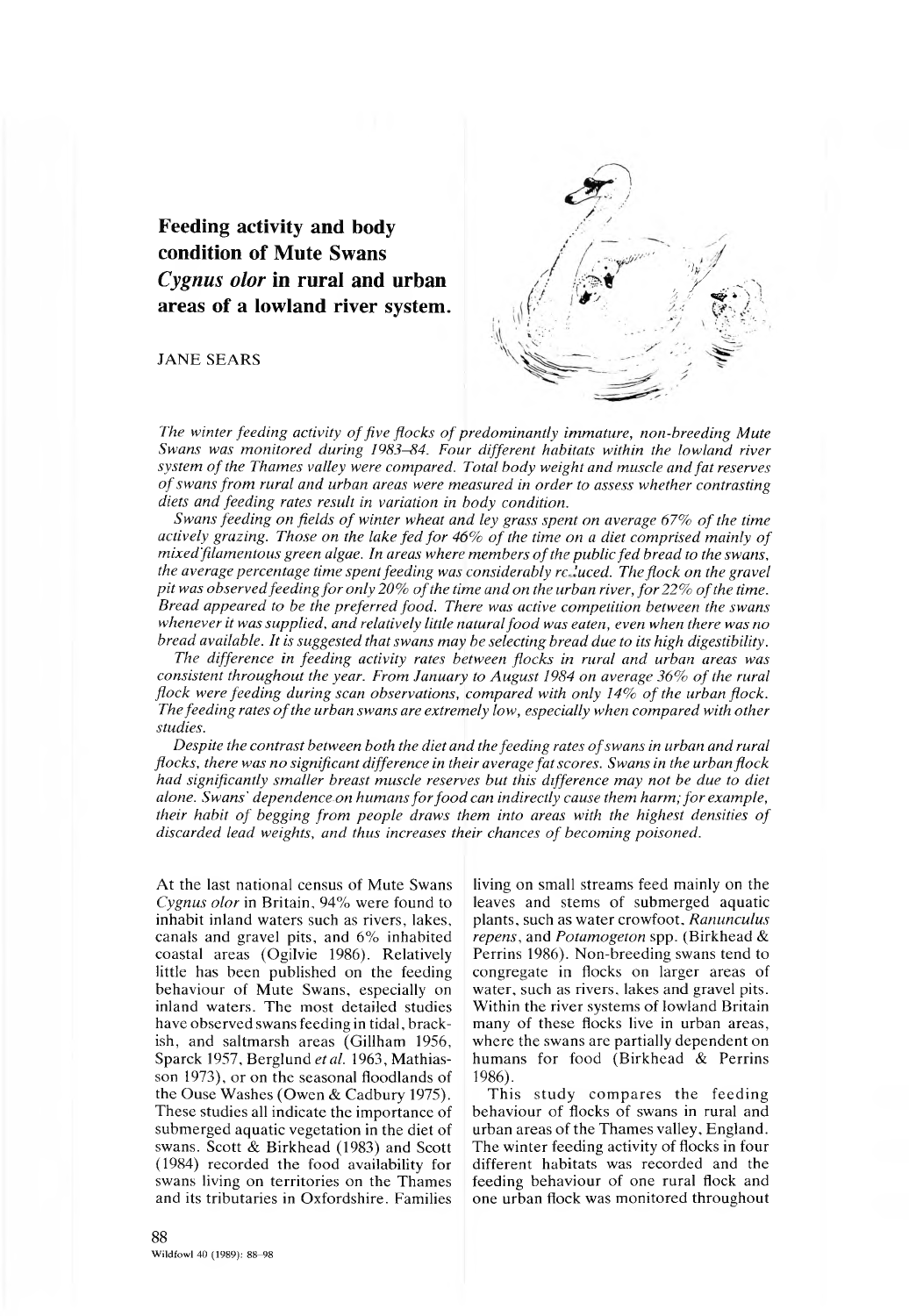one year to compare seasonal feeding activity.

Secondly, total body weight and measures of the size and fat reserves in swans from rural and urban areas were compared to assess whether their contrasting diets resulted in variation in body condition.

## **Study area**

Five flocks of predominantly immature, non-breeding swans living in the Thames valley, England, were studied during the winter of 1983-84. Three of the flocks were in rural areas of Oxfordshire and Berkshire, and two were on the River Thames, in urban town centres (Fig. 1).



**Figure 1. The study area showing sites of five** winter flocks of Mute Swans: 1. Upper Thames, rural - arable fields; 2. Bladon Lake, rural - lake; 3. Dinton Pastures, rural - gravel pit: 4. Henley, urban - River Thames; 5. Reading, urban - River Thames.

## **Sampling methods**

The flocks were observed using two sampling methods (Altmann 1974). For consistency, all observations were made between 10.00 and 13.00 h. Although the observation period was very limited there is evidence to suggest that Mute Swan feeding rates do not vary considerably during daylight hours (Owen & Cadbury 1975, Sears 1986).

1 ) Scan sampling: Instantaneous (or 'point') observations were made on the whole flock once every five minutes. The total number of birds and the num ber engaged in each activity were recorded. Twenty observations were made in each session, unless otherwise stated. In order to facilitate comparison between flocks the proportion of the flock engaged in each activity was calculated for each observation and the percentages averaged. Activity bouts generally last less than five minutes and therefore each observation should be relatively independent of the preceding one. The time taken to make a complete scan varied between habitats; on average 15 to 20 seconds for a flock of 20 swans on wheatfields and up to 60 seconds for urban flocks of varying numbers.

2) Focal-bird sampling: Individual swans were observed continuously during sample periods of 10 and 20 minutes. The type and duration of each activity was recorded throughout the sample period and the percentage of observation time spent in each activity was calculated.

Focal individuals were identified by unique numbers on large plastic rings (Ogilvie 1972), or by characteristic colouring and marks. Within these constraints the focal birds were a random sample of mixed ages and sex.

#### **Activity types**

Six types of activity were distinguished:

- 1) Feeding: divided by food type into a) vegetation (aquatic vegetation, wheat, grass), b) 'bread': swans were recorded as feeding on bread whenever they congregated around someone feeding them. Detailed observations suggest that only around 12% of the swans in a group actually had bread in their bills at any one time. The counts are therefore overestimates of the true consumption of bread.
- 2) Preening: including the 'comfort movements' described by McKinney (1965).
- 3) Swimming/walking.
- 4) 'Up': inactive, with head and neck held up, but not necessarily alert.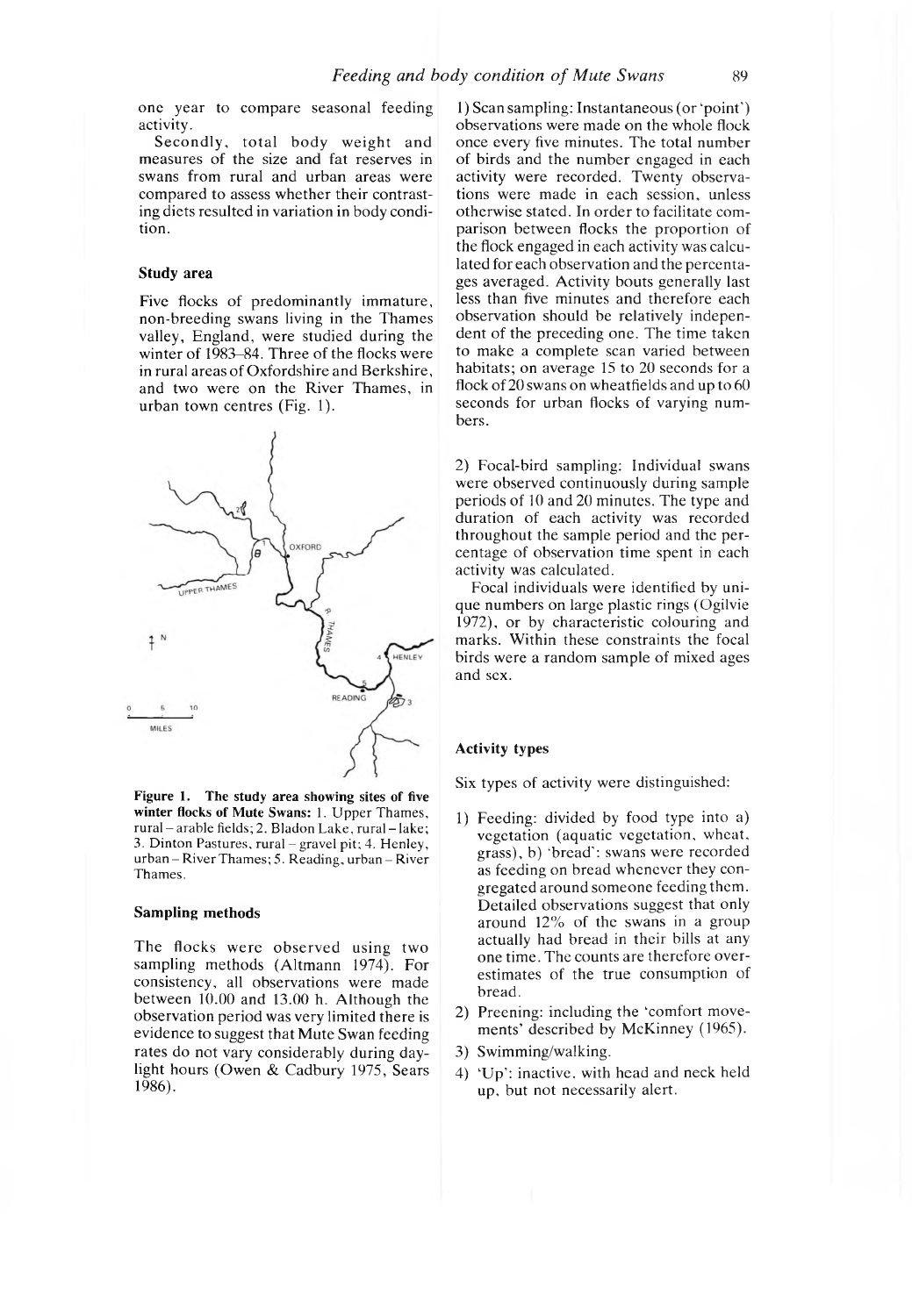- 5) Begging: actively demanding food. Outstretched neck, often pecking at peoples' hands and feet.
- 6) Sleeping: in resting position. Neck bent, eyes shut, head sometimes under wing.

## **Seasonal observations**

One urban flock and one rural flock were observed at monthly intervals throughout most of 1984. The rural 'Upper Thames' flock was observed in four different habitats. It wintered on the arable fields adjacent to the Thames; spent one month on the River Thames; then moved onto a neighbouring reservoir, at Farmoor, during May. It remained on the reservoir until August, after which it dispersed. The urban flock rem ained on the Thames at Caversham, Reading, throughout the year, although numbers present varied between 12 and 37. No known movement of ringed individuals occurred between the rural and urban flock.

## **Feeding behaviour**

The feeding posture was recorded for individual swans observed on the river, lake and gravel pit. Four breeding postures were distinguished, as described by Owen & Kear  $(1972)$ : 1) Surface feeding: bill horizontal along surface of water; 2) Head submerged; 3) Neck submerged; 4) Upended: whole body submerged except tail and feet.

### **Body condition**

Measurements of total body weight, breast muscle thickness and subcutaneous fat score were made on two group of swans: a) swans found dead during 1984 from the rural areas of the Upper Thames, upstream of Oxford, the tributaries of the Windrush, Cherwell, and Thame and neighbouring gravel pits; b) live swans caught in the urban flock at Reading throughout 1984 and 1985. Measurements would have been made on live swans in the rural flocks, but it was not possible to catch these. Swans diagnosed as lead poisoned on autopsy, or with blood lead levels over  $40 \mu g/100$  ml. (Sears 1988a) have been excluded from the analysis since lead poisoned swans tend to have depleted muscle and fat reserves (Sears 1988b).

Total body weight was measured to the nearest 0.1 kg using a 20 kg pesola balance. Breast muscle thickness was measured to the nearest 0.5 mm using ultrasound, and the thickness of the subcutaneous fat layer was colour scored, following the methods described in Sears (1988b). Sex was determined by cloacal examination.

# **Results**

## *Winter feeding activity*

Scan and focal methods of observation showed similar variation in activity patterns of swan flocks between habitats (Table 1,

| <b>HABITAT</b>                                               | Vegetation | <b>Bread</b>  | Preen | <b>ACTIVITY</b><br>Swimming<br>/Walking | 'Up' | Beg      | Sleep |
|--------------------------------------------------------------|------------|---------------|-------|-----------------------------------------|------|----------|-------|
| Wheat field $n = 180$ observations, mean flock size = 20     |            |               |       |                                         |      |          |       |
| Mean $%$ of                                                  |            |               |       |                                         |      |          |       |
| flock                                                        | 57.4       | $\theta$      | 11.5  | 8.9                                     | 17.4 | $\bf{0}$ | 4.8   |
| $\pm$ S.E.                                                   | 1.5        | $\Omega$      | 0.8   | 1.1                                     | 1.2  | $\Omega$ | 0.5   |
| Lake/Gravel pit $n = 200$ observations, mean flock size = 16 |            |               |       |                                         |      |          |       |
| Mean $%$ of                                                  |            |               |       |                                         |      |          |       |
| flock                                                        | 28.5       | $1.4^{\circ}$ | 15    | 19.2                                    | 28.5 | 3.6      | 3.8   |
| $\pm$ S.E.                                                   | 1.7        | 0.5           |       | 1.2                                     | 1.7  | 0.9      | 0.6   |
| Urban river $n = 240$ observations, mean flock size = 17     |            |               |       |                                         |      |          |       |
| Mean % of                                                    |            |               |       |                                         |      |          |       |
| flock                                                        | 5          | 5.6           | 19.5  | 28.8                                    | 24.5 | 16.2     | 0.4   |
| $\pm$ S.E.                                                   | 0.7        | 0.9           | 1.4   | 1.7                                     | 1.6  | 1.5      | 0.2   |
|                                                              |            |               |       |                                         |      |          |       |

**Table 1. Activity patterns for flocks of Mute Swans observed by scan sampling, November 1983 to April 1984.**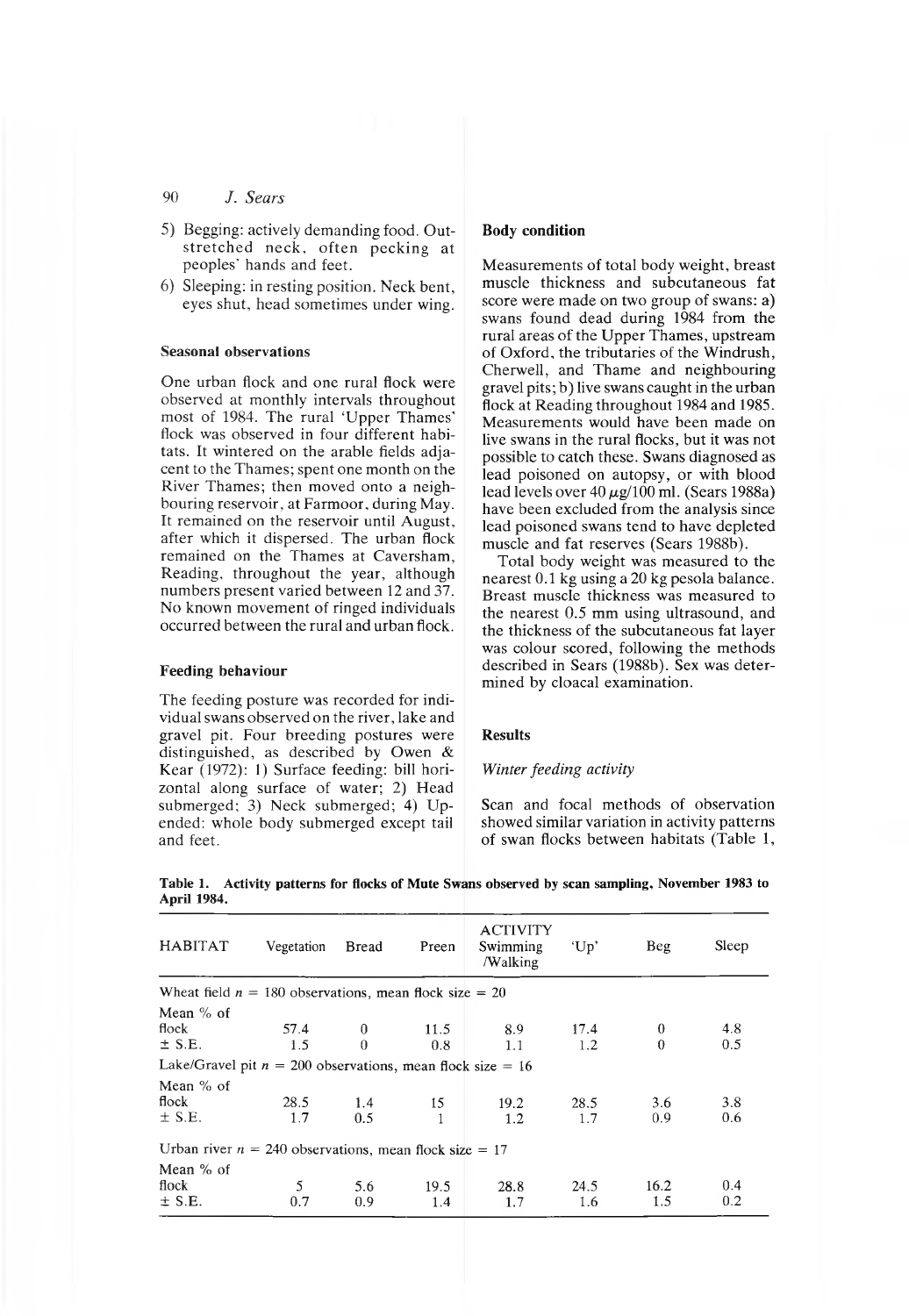

**Figure** *2.* **Activity budgets of focal individual Mute Swans comparing four habitats, December 1983 to** April 1984. Key: Veg-vegetation; Br-bread; Pr-preen; Sw/w-swim/walk; 'Up' and Beg as on Table 1. Sip - sleep. One standard error bar above and below each mean.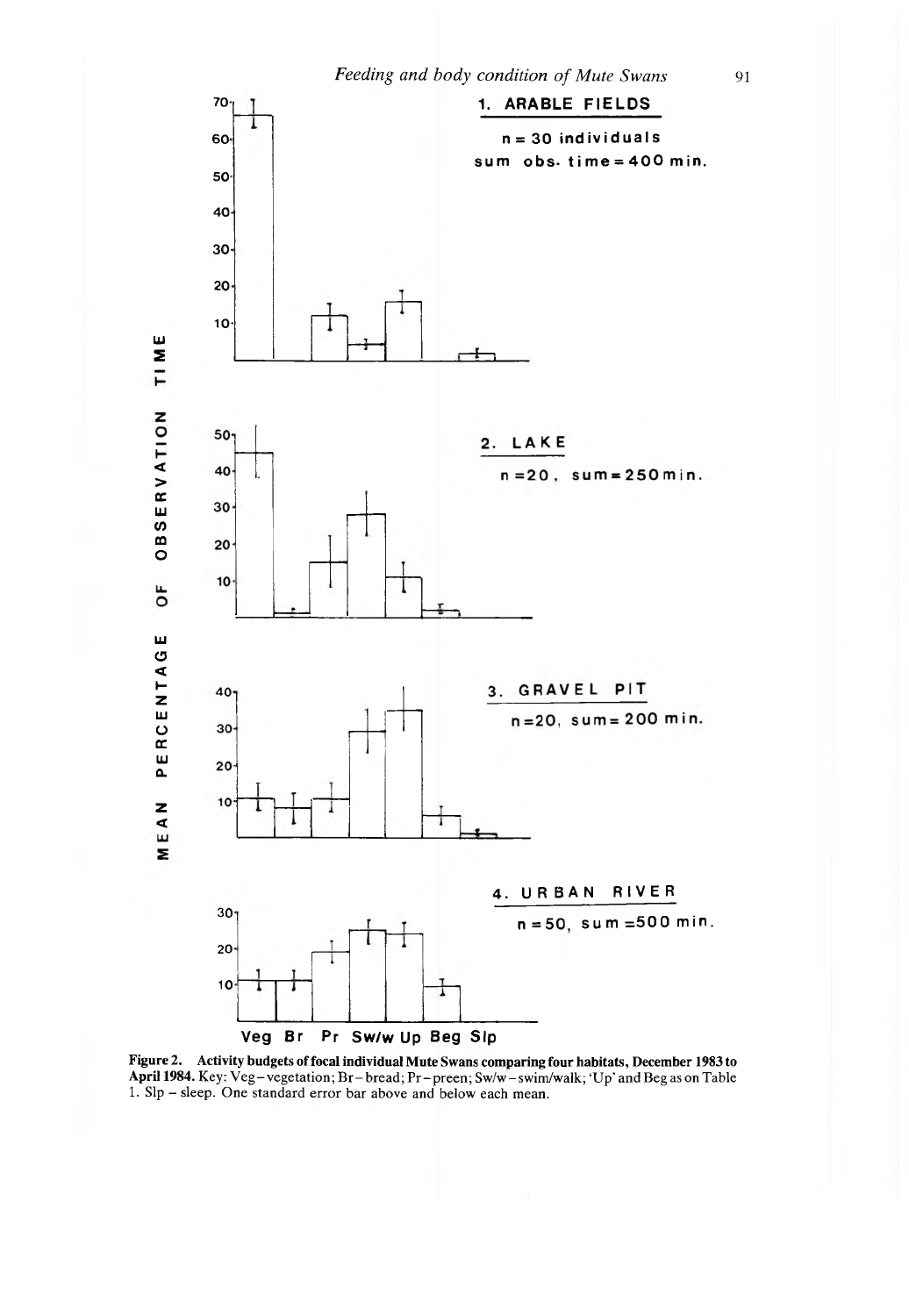Fig. 2). There was no significant difference between the average activity patterns recorded by scan observation for the lake and gravel pit flocks (Chi-squared arcsin  $Vp = 2.3$ , df = 6, P > 0.05) or for the two urban flocks (Chi-squared arcsin  $\sqrt{p} = 5.3$ ,  $df = 6$ ,  $P > 0.05$ , and therefore the data were combined into two groups. Likewise, there was no significant difference in the average time budgets for focal birds in the two urban flocks (Chi-squared  $= 1.82$ , df  $=$ 5,  $P > 0.05$ ) and these have also been combined.

Swans in the rural flocks on the fields and lake were most commonly observed feeding. Focal birds on the fields spent an average of 67% of the observation time feeding, in contrast to those in the urban flocks which only fed for 22% of the time. Urban flock birds were seen begging for food more often than swans in any of the other flocks. They com peted actively for bread w henever it was supplied and appeared to be always hungry. However, when no-one was feeding them, the urban swans and the ones on the gravel pit spent more time swimming around or remaining inactive than feeding on the available vegetation.

The type of food eaten also varied between habitats. The flock on the fields grazed winter wheat from November to February and ley grass in March. On water, Mute Swans often ingested vegetation whilst their heads were submerged, which made detailed observations of the type of

food eaten impossible. On the lake the main food was mixed filamentous green algae (*Cladophora*, *Spirogyra* and others) which grows around the bases of old rushes. Focal swans on the lake were observed feeding on bread in less than 1% of the feeding observations. Swans on the gravel pit fed on vegetation in 58% of the feeding observations. The vegetation consisted of fragments of Canadian pondweed *Elodea canadensis*, rushes *Juncus* spp., young willow leaves *Salix* spp. and filamentous green algae. Bread formed a relatively large part of the diet of swans in urban flocks and was eaten in 50% of feeding observations. Other food consisted of filamentous algae or 'blanket weed' coating the stones and banks, and grass *Poa* spp. growing on the banks.

#### *Seasonal feeding activity*

#### a) Rural flock

The Upper Thames flock was observed feeding in four different habitats from January to August 1984, when it dispersed (Fig. 3). The greatest feeding activity was observed on the wheatfields in the winter months and on the reservoir in May and August. Feeding activity was reduced when the flock moved on to the River Thames in April and also whilst on the reservoir during June and July. The latter months correspond to the moult period when preening became the main activity.



**Figure 3. Seasonal pattern of feeding activity in the rural flock of Mute Swans studied by scan observation.** January to August 1984.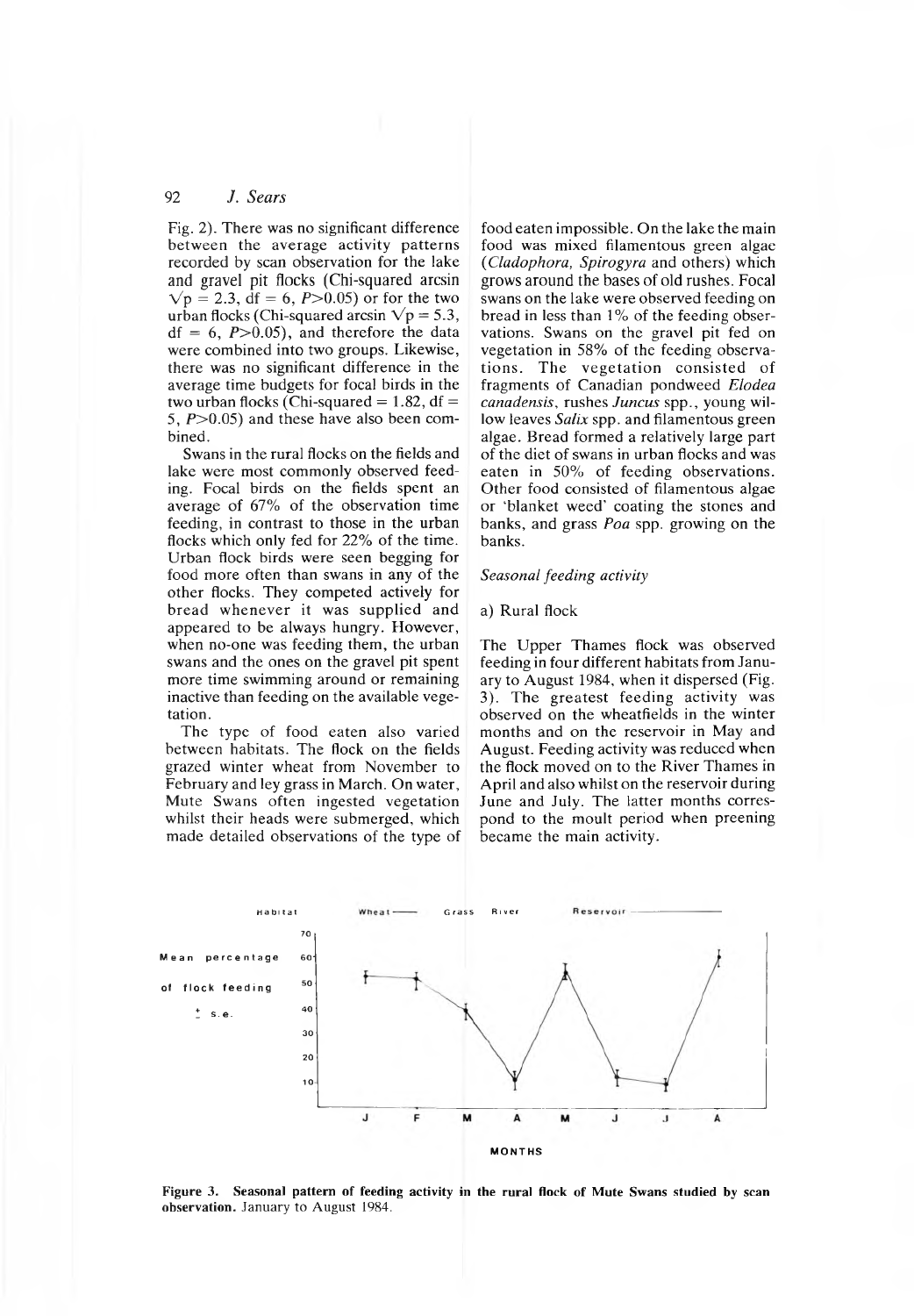# b) Urban flock

A different seasonal pattern of activity was recorded for the flock at Reading (Fig. 4a). Feeding activity was surprisingly low during the winter months, but peaked in March. There was a drop in activity during April and again in August, a month later than the drop recorded for the rural flock. The seasonal pattern of feeding activity is closely related to the seasonal supply of bread, measured by the total length of time bread was fed to the swans by the public

during each monthly observation session of 100 minutes (Fig. 4b). There was an exception during February when bread was supplied for a total of 40 minutes but only  $2\%$  of the flock fed on bread and 18% grazed grass on average during the observation period.

Throughout the year a significantly higher rate of feeding activity was observed in the rural flock than the urban flock. Overall from January to August on average 36% of the rural flock were observed feeding compared with only 14% of the urban flock.



**Figure 4. Seasonal pattern of feeding activity in the urban flock of Mute Swans studied by scan observation in relation to the seasonal supply of bread.** January to December 1984.

No observations were made during October.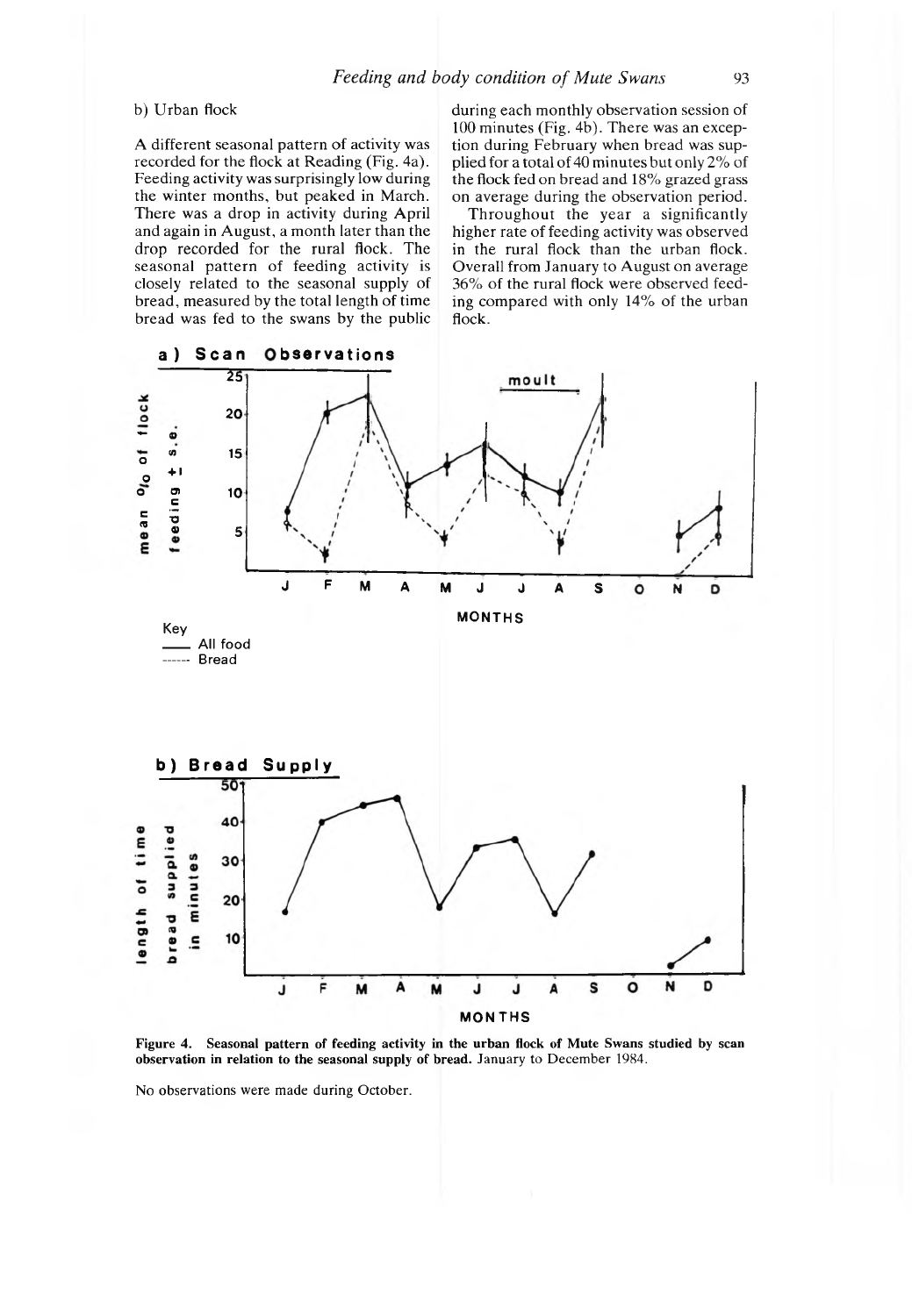## *Feeding Behaviour*

Swans on open water most commonly fed with their necks submerged (Table 2). Head submergence and surface feeding were recorded in 30—50% of observations of swans in urban flocks. Surface feeding was the most common posture for swans observed on the Upper Thames. Upending occurred where the water was deep, on the Upper Thames and on the reservoir.

## *Body condition*

The total body weights of rural and urban swans are compared for two age groups;

fledged swans of under three years old and adults of three years and over (Table 3). There was no significant difference between the weights of rural and urban swans except for males of under three years old, which were on average 1 kg heavier in the urban swans. There was no significant variation in muscle thickness or subcutaneous fat score with age (comparing fledged swans of under three years old with adults of three years and over) and therefore the data for all ages have been combined. Swans from the rural areas had significantly larger average breast muscle reserves than those in the urban flock, but there was no significant difference in their average fat scores (Table 4).

| Table 2. Feeding postures of Mute Swans in five habitats. |  |  |  |  |  |  |  |  |
|-----------------------------------------------------------|--|--|--|--|--|--|--|--|
|-----------------------------------------------------------|--|--|--|--|--|--|--|--|

|                                                       | <b>FEEDING POSTURE</b>       |                              |            |           |
|-------------------------------------------------------|------------------------------|------------------------------|------------|-----------|
| <b>FLOCK</b>                                          | Surface                      | Head down                    | Neck down  | Up-ended  |
| Rural river: Upper Thames<br>Observations $n = 57$    |                              |                              |            |           |
| n<br>$\frac{0}{\alpha}$                               | 29<br>51%                    | $\boldsymbol{0}$<br>$\theta$ | 16<br>28%  | 12<br>21% |
| Reservoir: Farmoor<br>Observations $n = 181$          |                              |                              |            |           |
| n<br>$\%$                                             | $\bf{0}$<br>$\boldsymbol{0}$ | 11<br>6%                     | 143<br>79% | 27<br>15% |
| Gravel Pit: Dinton Pastures<br>Observations $n = 179$ |                              |                              |            |           |
| $\boldsymbol{n}$<br>$\%$                              | 17<br>9%                     | 10<br>6%                     | 146<br>82% | 6<br>3%   |
| Urban river: Henley<br>Observations $n = 52$          |                              |                              |            |           |
| n<br>$\frac{0}{0}$                                    | 6<br>12%                     | 10<br>19%                    | 33<br>63%  | 3<br>6%   |
| Urban river: Reading<br>Observations $n = 150$        |                              |                              |            |           |
| n<br>$\%$                                             | 54<br>36%                    | 27<br>18%                    | 65<br>43%  | 4<br>3%   |

Observations are not independent, since several individuals were observed more than once.

|  | Table 3. Comparison of total body weight of Mute Swans from rural and urban areas. |  |  |  |  |  |  |  |  |  |  |  |  |
|--|------------------------------------------------------------------------------------|--|--|--|--|--|--|--|--|--|--|--|--|
|--|------------------------------------------------------------------------------------|--|--|--|--|--|--|--|--|--|--|--|--|

| Total body weight (kg) |         | RURAL |            |                  |       | <b>URBAN</b> |                  | t-test |      |  |
|------------------------|---------|-------|------------|------------------|-------|--------------|------------------|--------|------|--|
|                        |         | Mean  | $\pm$ s.d. | $\boldsymbol{n}$ | Mean  | $\pm$ s.d.   | $\boldsymbol{n}$ |        | P    |  |
| Under three years old  |         |       |            |                  |       |              |                  |        |      |  |
|                        | Males   | 8.72  | 0.77       | 6                | 9.98  | 0.74         | 6                | 2.91   | 0.02 |  |
|                        | Females | 6.97  | 0.93       | 3                | 7.77  | 0.66         | 16               | 1.42   | 0.29 |  |
|                        | Both    | 8.13  | 1.16       | 9                | 8.37  | 1.21         | 22               | 0.51   | 0.61 |  |
| Three years and over   |         |       |            |                  |       |              |                  |        |      |  |
|                        | Males   | 10.78 | 1.18       | 6                | 10.61 | 0.93         | 18               | $-0.3$ | 0.75 |  |
|                        | Females | 8.83  | 1.12       | 6                | 8.5   | 0.31         | 8                | $-0.7$ | 0.51 |  |
|                        | Both    | 9.81  | 1.5        | 12               | 9.96  | 1.26         | 26               | 0.3    | 0.77 |  |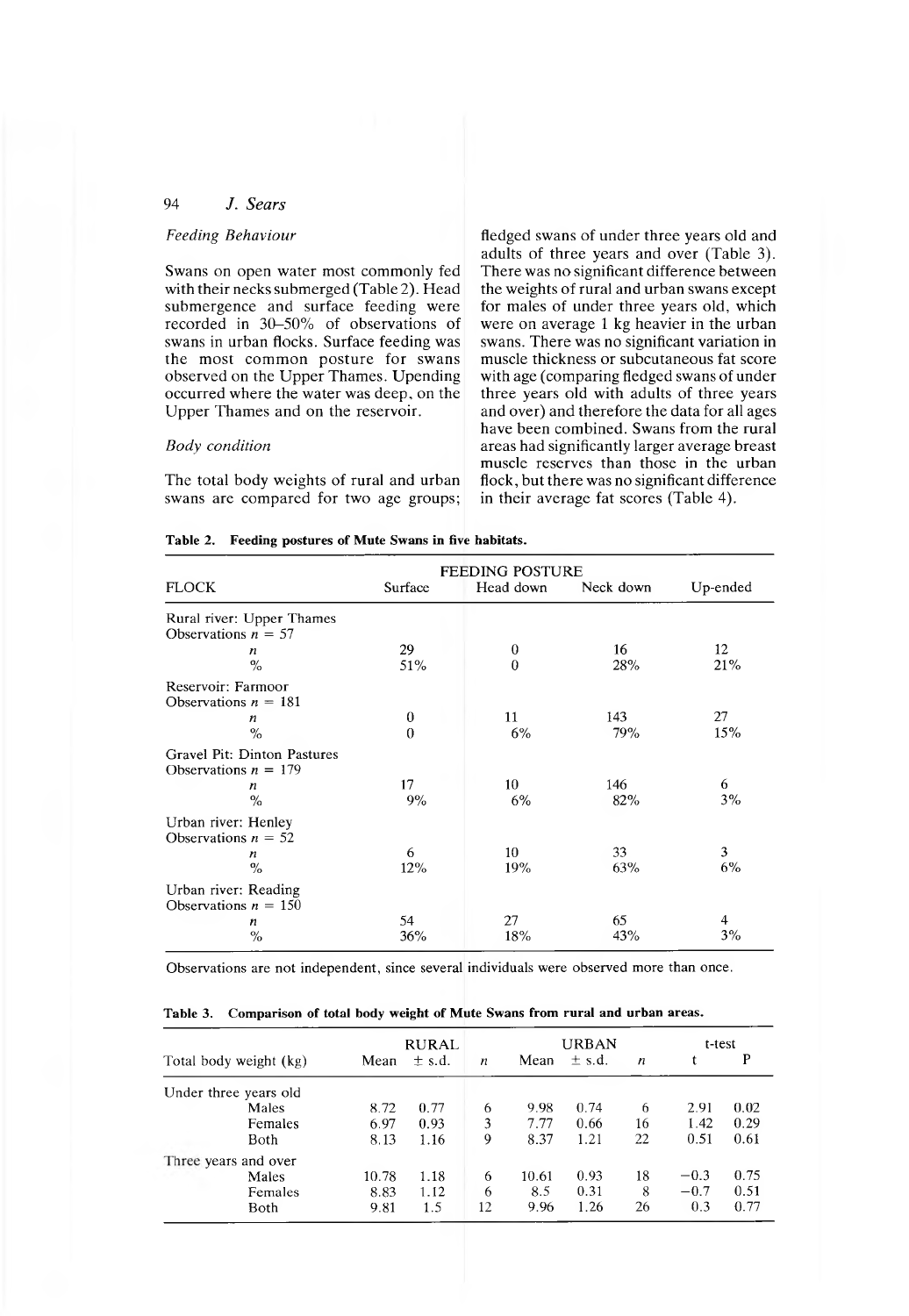|                  |         |      | <b>RURAL</b> |                  |      | <b>URBAN</b> |                  | t-test |       |  |
|------------------|---------|------|--------------|------------------|------|--------------|------------------|--------|-------|--|
|                  |         | Mean | $\pm$ s.d.   | $\boldsymbol{n}$ | Mean | $\pm$ s.d.   | $\boldsymbol{n}$ |        | P     |  |
| Muscle Thickness |         |      |              |                  |      |              |                  |        |       |  |
| (mm)             | Males   | 62.7 | 9.7          | 12               | 48.9 | 6            | 24               | 4.52   | 0.001 |  |
|                  | Females | 64.2 | 7.9          | 9                | 44.7 | 7.2          | 24               | 6.52   | 0.001 |  |
|                  | Both    | 63.3 | 8.8          | 21               | 46.8 | 6.9          | 48               | 7.68   | 0.001 |  |
| Fat score        |         |      |              |                  |      |              |                  |        |       |  |
|                  | Males   | 17.2 | 4.5          | 11               | 15.4 | 4.4          | 24               | 1.09   | 0.29  |  |
|                  | Females | 16.2 | 7.2          | 9                | 15.4 | 5.3          | 24               | 0.3    | 0.77  |  |
|                  | Both    | 16.8 | 5.7          | 20               | 15.4 | 4.8          | 48               | 0.91   | 0.37  |  |

**Table 4. Measures of the size of muscle and fat reserves of Mute Swans from rural and urban areas.**

#### Discussion

Highly variable feeding rates were recorded for Mute Swan flocks in different habitats within the Thames valley. The highest feeding rate recorded in this study was for swans grazing on winter wheat, where on average 57% of the flock were feeding during observations. Even this rate is lower than that recorded by Owen & Cadbury (1975) for Mute Swans on the Ouse Washes, where activity reached a plateau when 70-80% of the flock were feeding.

Flocks of swans in the Thames valley tend to move onto arable fields during the winter months when they are precluded from the rivers due to the fast flow. Mute Swans are relatively inefficient at grazing on land and need to sustain a high feeding rate. When feeding on luscious growth they tend to drop a large proportion of the material they have cropped, apparently because they are unable to swallow it all at once. This behaviour has also been observed in grazing Bewick's Swans (E. Rees, pers. comm.). It is possible that the swans are selectively discarding less nutritious parts of the vegetation but this seems unlikely in the light of field observations. Mute Swans need to ingest large quantities of vegetation in order to meet their nutritional requirements. It is possible that swans, like geese, are unable to digest cellulose (Mattocks 1971). Wheat plants have a relatively high fibre content (average 37% dry matter, M. East, pers. comm.) especially compared to a Mute Swan's more usual diet of submerged aquatic vegetation. For example, the North American *Potamageton richardsonii* has a fibre content of  $14\%$  dry matter (Coleman & Boag 1987) and this is likely to be fairly representative of other species of submerged aquatic plants. Therefore, to compensate for the low digestibility, swans need a large intake of cereals and coarse grasses. Precise quantities are unknown but, in view of their relative fibre contents, the average daily consumption is likely to be considerably higher than the 4 kg (wet weight) of aquatic vegetation estimated by Mathiasson (1973).

An extremely low feeding rate was recorded for swans living in urban areas of the River Thames. Urban swans spent an average of 22% of their time feeding, yet even this is an overestimate given that in observations of feeding on bread, only 12% of the swans were actually eating at any one time. No other known studies of swan or goose feeding behaviour have reported such a low rate of activity. It is possible that since all the observations were made between 10.00 and 13.00 h., the swans increased their feeding activity at other times of the day, but this seems unlikely. Owen & Cadbury (1975) found that feeding activity on the Ouse Washes reached a plateau three hours after sunrise. Swans in the Upper Thames flock, observed grazing wheat, maintained a relatively constant feeding rate throughout the day (Sears 1986).

Bread forms a significant part of the diet of the swans in urban flocks. There is a sparsity of aquatic vegetation in urban areas of the Thames (Scott & Birkhead 1983). Since Mute Swans are known to be opportunistic feeders (Owen  $&$  Kear 1972) they may have changed their diet due to the lack of natural food. Bread was also extremely popular amongst swans living in areas where natural food was readily available, such as on the gravel pit and lake. On the gravel pit it appeared that swans were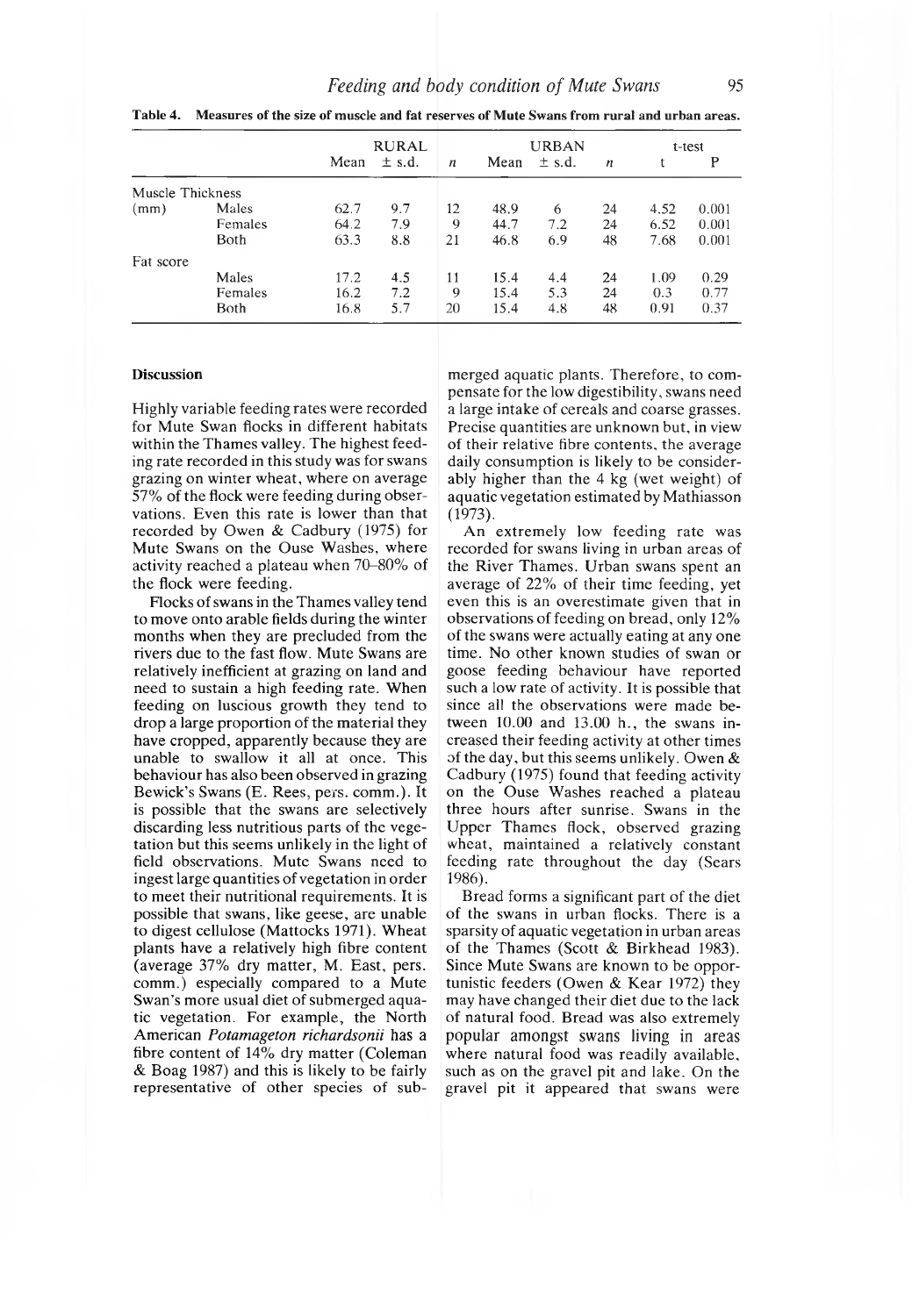selecting bread preferentially. When no bread was supplied the swans would eagerly wait for more rather than go and feed on the abundant water weed. Many studies have shown that geese are selective feeders and there is some evidence that swans are also selective in their diet (Mathiasson 1973). Geese have been found to select food that is highly digestible (Boudewijn 1984, Coleman & Boag 1987). It is possible that Mute Swans select bread because it is easily digested and assimilated.

The value of bread as a food source for swans is debatable since the precise dietary requirements of swans are unknown. A diet consisting wholly of bread is unlikely to be balanced. Since wheat grain is known to be deficient in several amino-acids that are required by geese (Joyner *et al.* 1987) it is possible that bread is deficient in protein for swans. To see whether there was any evidence of this, measures of body condition in rural and urban swans were compared. Total body weight provides a useful overall index of body condition of swans (Bacon & Coleman 1986) but estimates of the size of muscle and fat reserves indicate important variation in body composition. It is necessary to measure both of these reserves since the relative quantities of fat and protein can vary independently of each other. Swans in the urban flock were found to have lower muscle reserves than those from the rural areas. This may be a result of the extremely low feeding rates recorded for urban swans, although in this case one would also expect urban swans to have lower body weights and diminished fat reserves compared with rural swans. In fact there was no significant difference between the two groups in the size of fat reserves and only the juvenile males varied in total body weight. Suprisingly the urban juvenile males were heavier than the rural ones. This may just be a sampling effect due to the small number of individuals compared. Given that the rural swans had larger muscle reserves, one would expect them to be heavier. It is possible that the swans from the rural areas, all of which were dead when measured, had lost weight as a result of water loss, and also that the live swans had more food in their guts, thus increasing their body weight but not their reserves.

The urban swans' muscle reserves may have been depleted as a result of a lack of protein in a diet comprised substantially of

bread. Unfortunately this comparison is confounded by the problem of lead poisoning. Lead inhibits protein synthesis and causes muscle wasting (Buck *et al.* 1985). The incidence of lead poisoning is higher in swans from the urban areas (Sears 1988a) and although all swans with elevated blood lead levels were excluded from the analysis, it is possible that some of the birds with normal blood levels had previously been exposed to lead. Thus the differences in the size of muscle reserves may not arise from the diet alone.

Other evidence suggests that a diet consisting largely of bread is not seriously deficient in protein. Pairs of swans living on territories with high potential bread supplies but low quantities of aquatic vegetation were found to lay large clutches (Scott & Birkhead 1983). The size of protein reserves is known to be an important factor for breeding in a num ber of bird species (for example: Fogden & Fogden 1979, Jones & Ward 1976, Ward 1969). It has been demonstrated that the potential clutch size of individual female Lesser Snow Geese *Anser caerulescens caerulescens* is a function of their protein reserves (Ankney & MacInnes 1978). This evidence suggests, therefore, that swans feeding largely on bread are able to establish sufficiently large protein reserves to be able to lay relatively large clutches.

The habit of eating bread can be harmful for swans in other ways, since it has caused them to become very dependent on humans. Large numbers of swans are drawn into areas such as urban centres where people feed the birds. Problems can arise when the food supply is seasonal. Fewer people come to feed the birds after the end of summer, and the supply of bread diminishes at a most critical time for the birds which need to build up reserves for the winter. Supplementary winter feeding is then often required. A swan which demands food by approaching people and hissing is often branded as aggressive, and in some cases measures are taken to remove such swans. On the other hand, tame swans are easy prey for vandals. The areas where swans are fed are often very popular fishing areas. This can cause two problems: swans are often attracted towards the anglers, particularly when bread is used as bait, and they can easily become entangled in nylon line as a result. High densities of anglers'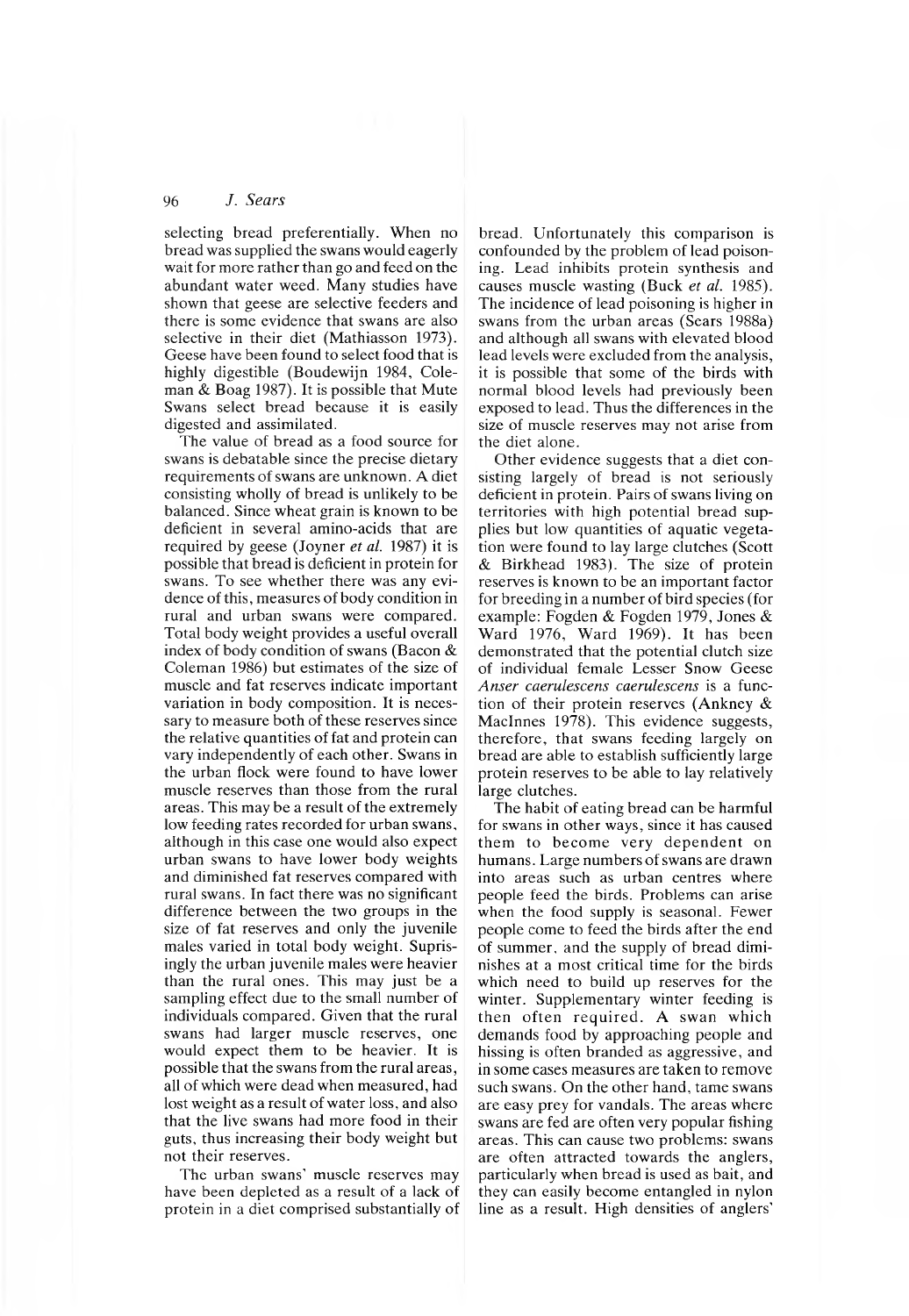lead weights tend to accumulate in such drawn to the bank to search for food and areas, particularly on concrete embank- grit have a chance of ingesting lead weights areas, particularly on concrete embank-<br>ments (Bell et al. 1985, Sears 1988a). Swans and becoming lead poisoned as a result. ments (Bell *et al.* 1985, Sears 1988a). Swans

*I* would like to thank all those who have helped catch swans and in particular my summer *assistants during 1984 and 1985, Chris Briggs and Glen Tyler. I am indebted to the many* members of the public who have notified me of dead swans. This work was carried out whilst *I* was funded by the Nature Conservancy Council, the Royal Society for the Protection of *Birds, the Water Research Council, the International Fund for Animal Welfare, the World Wildlife Fund and the Ernest Cooke Trust.*

#### References

A ltm ann, J. 1974. Observational study of behaviour: sampling m ethods. *Behaviour* 49:227-267.

- Ankney, C.D. & MacInnes, C.D. 1978. Nutrient reserves and reproductive performance of female Lesser Snow Geese. Auk 95:459-471.
- Bacon, P.J. & Coleman, A.E. 1986. An analysis of weight changes in the Mute Swan *Cygnus olor. Bird Study.* 33:145-158.

Bell, D.V., Odin, N. & Torres, E. 1985. Accumulation of angling litter at game and coarse fisheries in South Wales, UK. *Biol. Cons.* 34:369-379.

Berglund, B.E., Curry-Lindahl, K., Luther, H., Olsson, V., Rodhe, W. & Sellerberg, G. 1963. Ecological studies of the M ute Swan *(Cygnus olor)* in South-eastern Sweden. *Acta vertebratica* 2:167-288.

Birkhead, M. & Perrins, C.M . 1986. *The Mute Swan.* London: Croom Helm.

Boudewijn, T. 1984. The role of digestibility in the selection of spring feeding by Brent Geese. *W ildfowl* 35:97-105.

Buck, W .B ., Osweiler, G .D . & Van G elder, G .A. 1985. Pp. 319-333 in *Clinical and diagnostic* veterinary toxicology (Van Gelder, G.A. Ed.). Iowa: Kendall/ Hunt.

Colem an, T.S. & Boag. D .A . 1987. Canada Goose foods: their significance to weight gain. *W ildfowl* 38:82-88.

Fogden, M.P.L. & Fogden, P.M. 1979. The role of fat and protein reserves in the annual cycle of the Grey-backed Camaroptera (Aves: Sylvidae) in Uganda. *J. Zool. Lond.* 189:233-258.

Gillham, M.E. 1956. Feeding habits and seasonal movements of Mute Swans on two South Devon estuaries. *Bird Study* 3:205-212.

Jones P.J. & Ward, P. 1976. The level of reserve protein as the proximate factor controlling the timing of breeding and clutch size in the Red-billed Q uelea *Quelea quelea. Ibis* 118:547-574.

Joyner, D., Jacobson, B.N. & Arthur, R.D. 1987. Nutritional characteristics of grain fed to Canada Geese. *W ildfowl* 38:89-93.

Mathiasson, S. 1973. A moulting population of non-breeding Mute Swans with special reference to flight-feather moult, feeding ecology and habitat selection. *Wildfowl* 24:43–53.

Mattocks, J.C. 1971. Goose feeding and cellulose digestion. *Wildfowl* 22:107-113.

McKinney, F. 1965. The comfort movements of Anatidae. *Behaviour* 25:120–220.

Ogilvie, M .A . 1972. Large num bered leg bands for individual identification of swans. *J. Wildl. Manage.* 36:1261-1265.

Ogilvie, M.A. 1986. The Mute Swan, *Cygnus olor*, in Britain, 1983. *Bird Study* 33:121-137.

Owen, M. & Cadbury, C.J. 1975. The ecology and mortality of swans at the Ouse Washes, England. *Wildfowl* 26:31-42.

Owen, M. & Kear, J. 1972. Food and feeding habits of swans. Pp. 58-77 in the *The Swans* by Peter Scott and The Wildfowl Trust. London: Michael Joseph.

Scott, D.K. 1984. Winter territoriality of Mute Swans *Cygnus olor. Ibis* 126:168-176.

Scott, D.K. & Birkhead, M.E. 1983. Resources and reproductive performance in Mute Swans, *Cygnus olor. J. Zool. Lond.* 200:539-547.

Sears, J. 1986. A study of Mute Swans in relation to lead poisoning. Unpublished D. Phil. thesis University of Oxford.